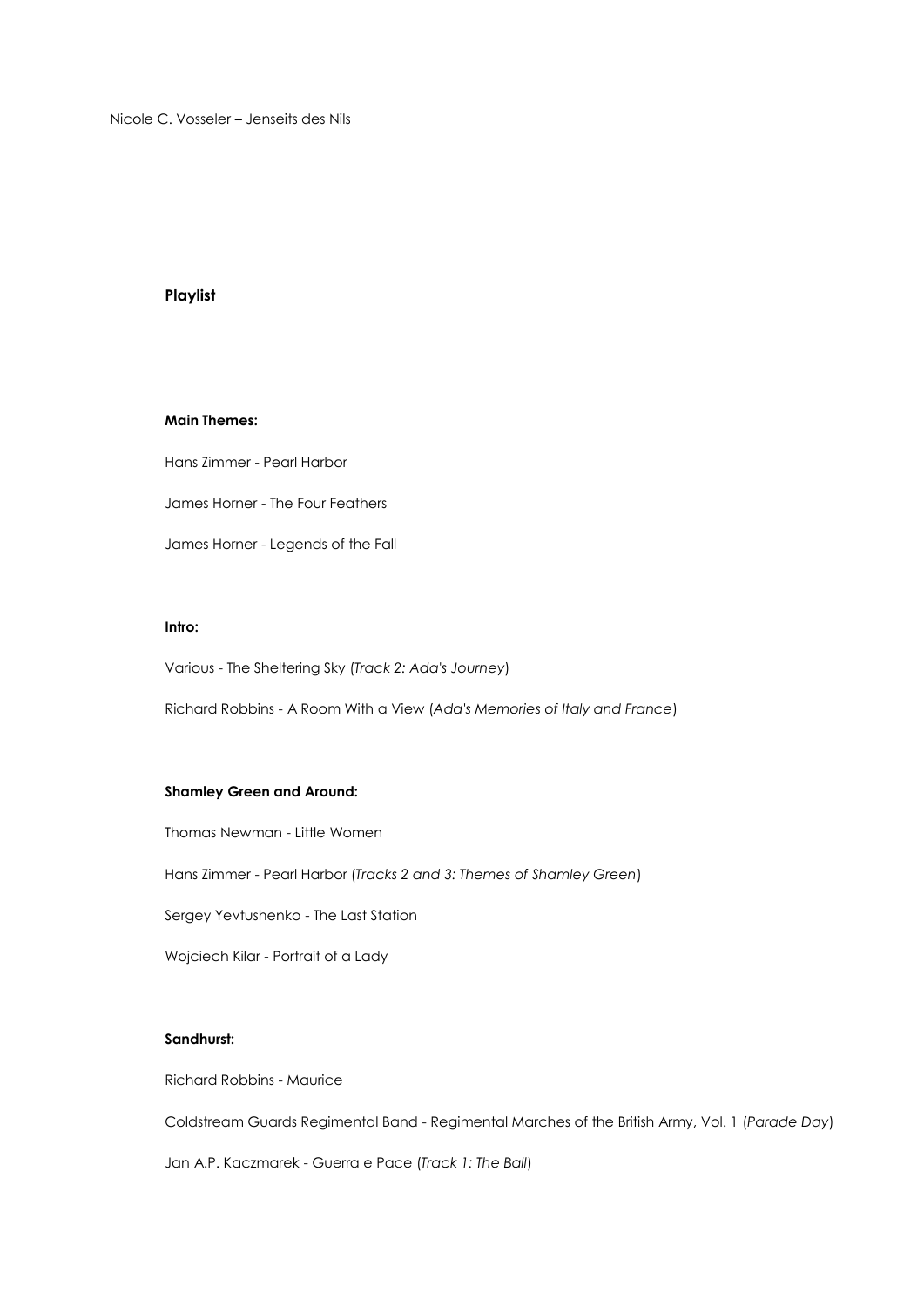#### **... und:**

"Champagne Charlie" - der Gassenhauer, den die betrunkenen Jungoffiziere am Abend des Ab*schlussballs Grace entgegengrölen* 

# **Ägypten:**

Various - The Sheltering Sky (*Track 1: Alexandria*)

James Horner - The Four Feathers

Various - Nu Café Arabia (*Track 4: Len's Night at Madame Zahra's*)

### **Sudan:**

Various - Sounds of Sudan

James Horner - The Four Feathers

Randy Edelman - Dragonheart (*Track 2: Theme of Abu Klea*)

Harry Gregson-Williams - Kingdom of Heaven (*Grace's Journey*)

#### **Omdurman and Beyond:**

Hans Zimmer - Tears of the Sun

### **Additional Music:**

Faith Hill - There You'll Be

Various - Bright Star (OST)

Unheilig - Geboren um zu leben (*Dedicated to Jeremy & Grace, Ada & Simon*)

Klaus Lage Band - 1000 und 1 Nacht

Linkin Park - Burning in the Skies (*Grace's Journey on the Nile*)

Celine Dion - My Heart Will Go On